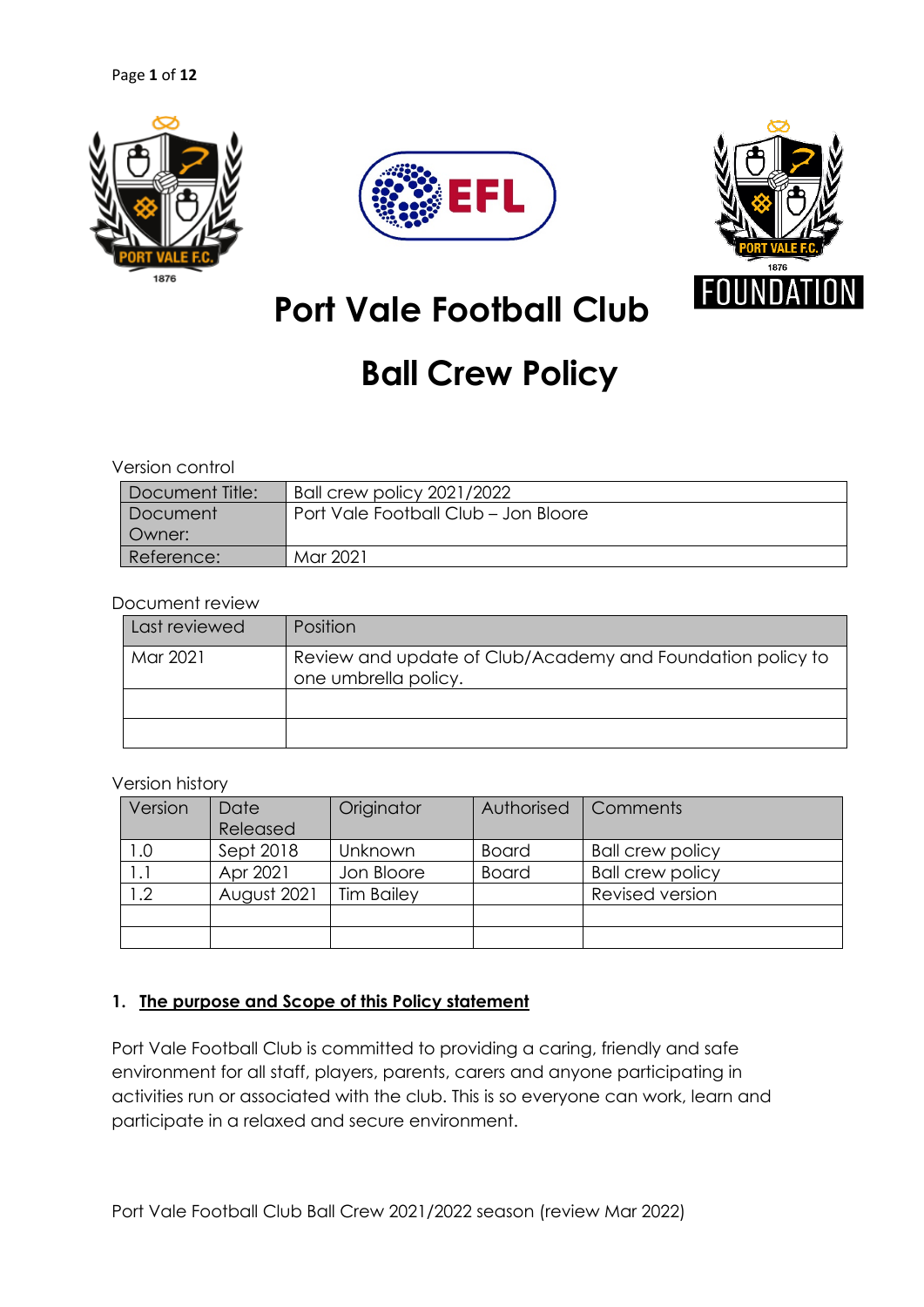This Policy is for use across the club and is to be observed by all staff, supporters and anyone participating in activities run or associated by the club. The Policy exists to ensure that best practice is promoted and adhered to.

Activities undertaken at the following locations/departments are under the remit of this policy which include:

- Port Vale Football club and the Vale Park Stadium
- Port Vale Foundation Trust
- Port Vale First Team
- Port Vale Academy and youth development
- Port Vale Women
- Port Vale Retail Store

#### **1. Introduction**

Port Vale Foundation is delighted to welcome you to the 2021-22 season Ball Crew here at Port Vale FC. You will play a pivotal role in the match day operations for the smooth running of the games and this document will outline everything you need to know about your role in the crew.

#### **2. What is the Ball Crew?**

Port Vale Football Club has run a successful scheme for many years. They are:

- A volunteer group of young individuals who are pitch side every home match day.
- Aged 12-16 years old (retire at the end of the season following their  $16<sup>th</sup>$ Birthday)
- Male and female
- Physically capable of retrieving a ball over the duration of a match.
- Comfortable to attend in all weathers.
- Available to attend evening or weekend games.

**Their Aim:** To get the ball safely and quickly back on the playing area for the game to resume.

#### **3. Who looks after the Ball Crew?**

The Ball Crew programme falls under the management of the Port Vale Foundation.

There are 2 Coordinators appointed to supervise the Ball Crew on a match day and they will be over seen by the match day co-ordinator who is also responsible for the Administration and Welfare of the programme. All will report to Operations Manager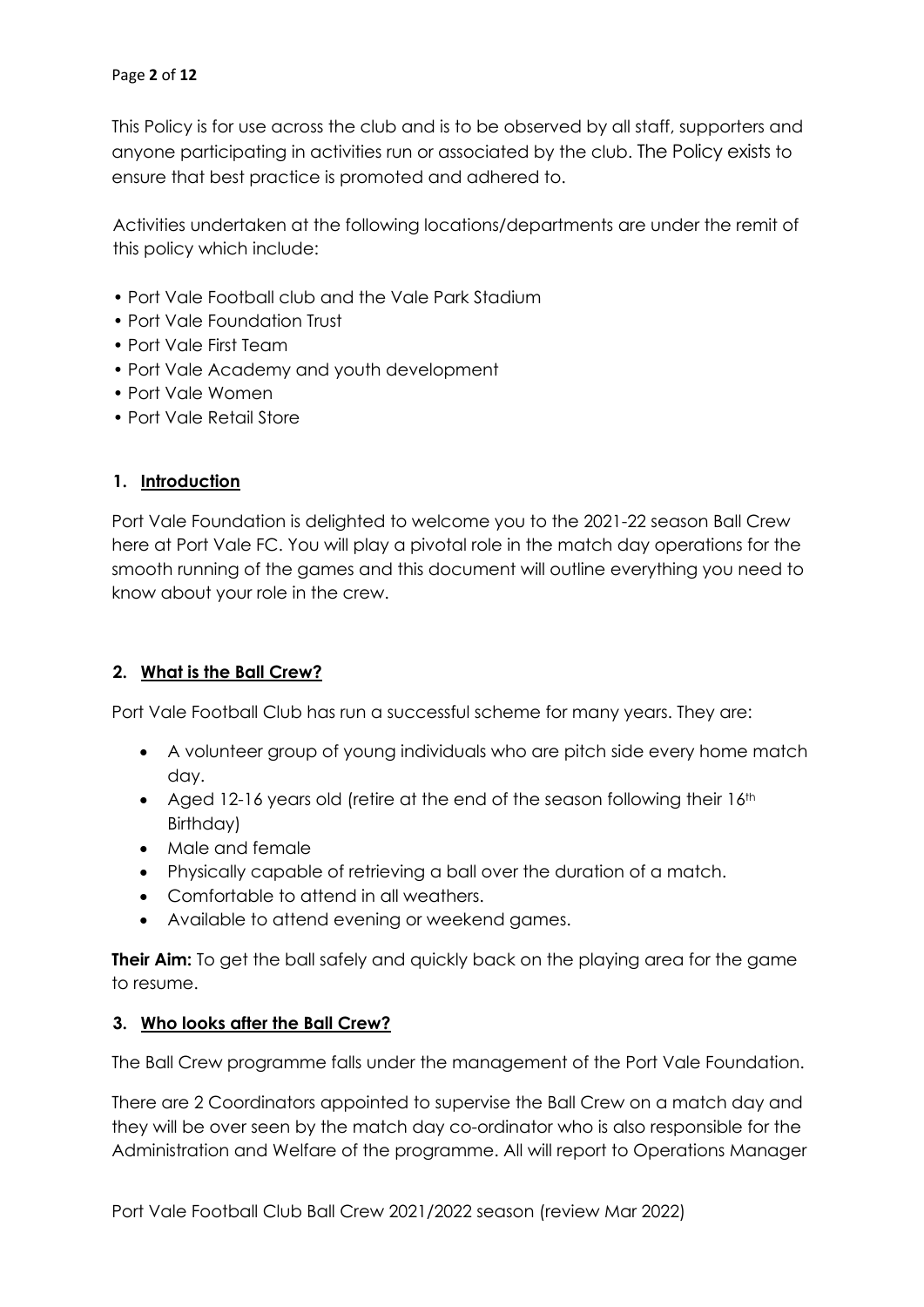#### Page **3** of **12**

at the Foundation (Kevin Sanders). These members of the club workforce will coordinate the team across the season ensuring that:

- There is a centrally held database of volunteers
- Recruitment, selection & training occurs as and when required
- The correct numbers are met for each game
- Ball Crew members understand and undertake their role in accordance with the Code of Conduct and other rules required by the EFL, Football Association and UEFA
- These children are kept safe and enjoy themselves during the time they attend the stadium on Club duty

The Match day Coordinator will lead the team whilst on the pitch.

# **4. Key Contacts**

For anything relating to the administration of the Ball Crew (Availability, Match information, roles etc)

Tony Green, Matchday Coordinator, Port Vale FC Tel: 07789811838 Email: tonygreen@btinternet.com

For any management issues, complaints

Tana Owen, Operation Manager, Port Vale Foundation Tel: 01782 757066 Email: tana.owen@port.vale.co.uk

#### **5. Vetting & Safeguarding Children**

Providing a safe and positive environment for everyone involved in sport is a vital aspect of any club's operations. Port Vale Foundation takes its responsibilities very seriously and particularly where children are present.

All members of the workforce, whether paid or voluntary, have a duty to keep children and vulnerable adults safe and to protect them from emotional, physical and sexual harm. All children on site have a right to be safe, feel safe and to be treated with respect and dignity.

All members of the workforce who come into regular contact with Ball Crew members will be subject to an Enhanced DBS check conducted through the club and will be required to conduct themselves in accordance with the Club's Safeguarding Policy (available from a member of the Safeguarding team).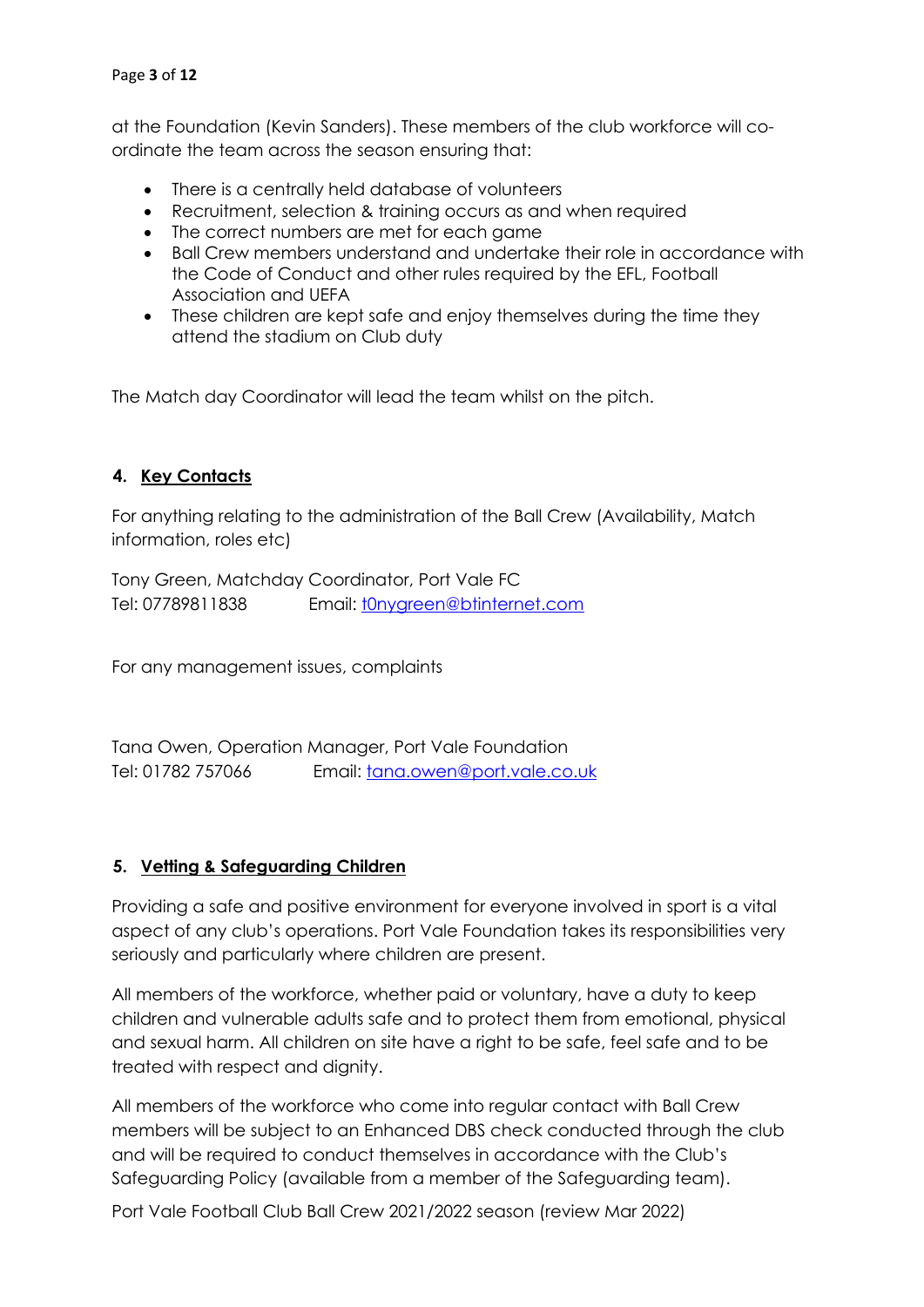# **6. Communication**

Effective and timely communication with the Ball Crew is crucial. Pre-match, the Club staff responsible for making arrangements should contact the individuals in the most appropriate way and should always co-ordinate activities though the adult(s) with Parental Responsibility for the child. Match Day Staff should ideally avoid direct individual communication with the children until they arrive at the match.

# **7. Consent**

No children will be deployed as Ball Assistants until consent has been obtained from an adult with Parental Responsibility for the individual child. Separate consent is required for both their deployment as well as photographic consent – this includes digital images captured through photographic equipment and TV & web images for live broadcasting.

# **8. Capability & Training**

All Ball Crew members are required to attend training specific to the role. This will take place at on pre-determined days prior to the start of the season. Other training sessions may be arranged if required.

The training and capability session will establish whether the individuals are able to carry out the basic tasks and establish if there are pitch positions more suited to them – e.g. for those who have to reach over or jump over the advertising boards.

# **9. Kit**

What the Ball Crew members wear is very important. There are two elements to this: a) its suitability to help them do their job and, b) branding. **Appropriate clothing will be provided by the club.**

# **10. Match Day**

#### *Minimum Numbers*

The club will ensure that there is the appropriate number of Ball Crew Members allocated to each match ensuring that the chaperone to child ratio remains within club Safeguarding Policy standards. (I.e. one for the first 8, then one for every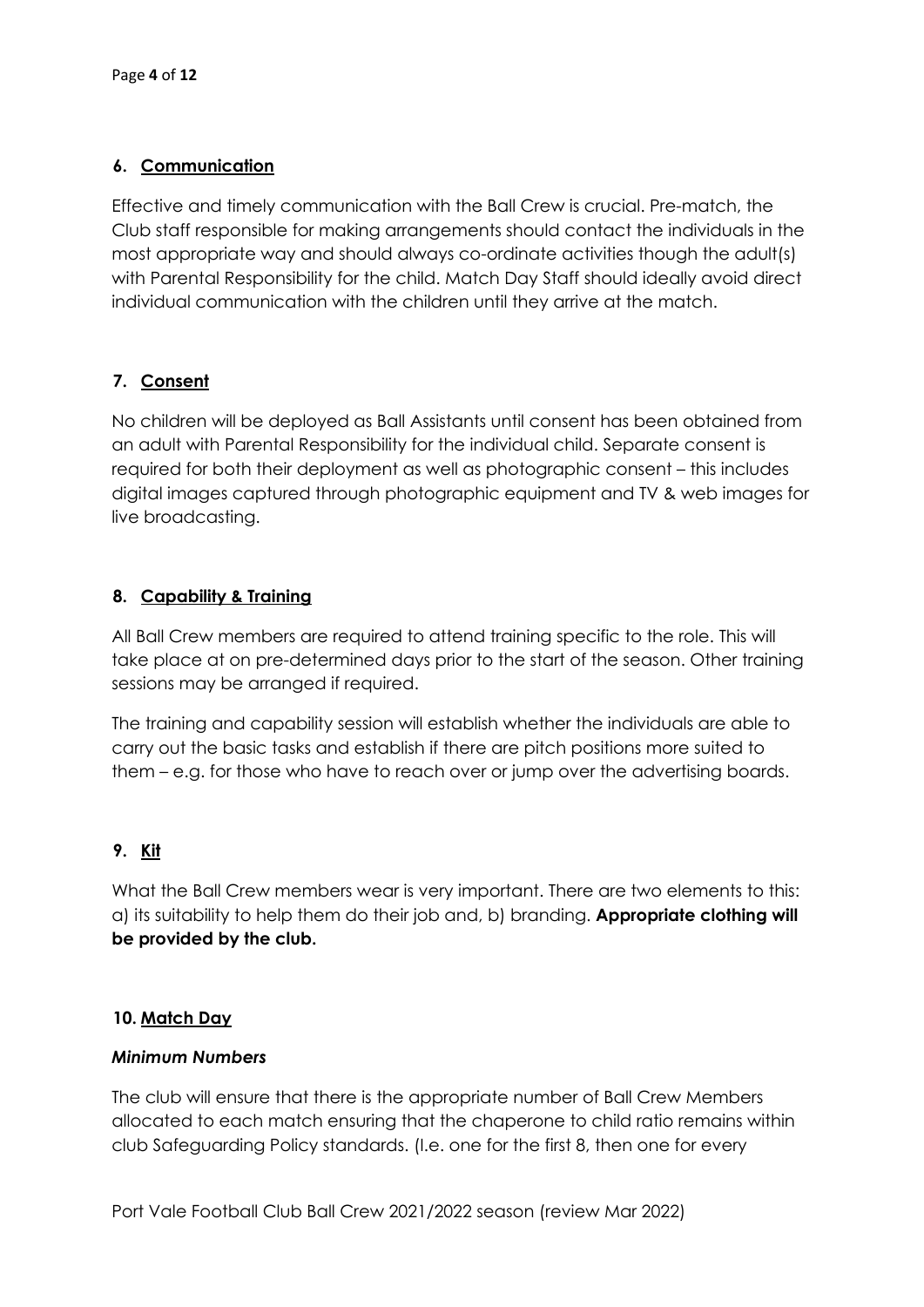#### Page **5** of **12**

additional 10). There should always be more than one adult for any group and at least one should be female).

#### *Arrival/Pick up*

All Ball Crew members will be required to have arrived and signed in at the club shop area one hour before kick-off. Pick up will be from club shop at the end of the game.

#### *Non-Attendance*

Parents will be required to call or text the Coordinator in the event of their child having to pull out of attending a match. This notification will ensure that the team can progress promptly to the stadium after arrival and commence their duties at the allotted time.

#### *Sign In*

Each Ball Crew member will be signed in and issued with ID Card. Late arrivals, if notified, will be collected by the Match Day Coordinator. A register of emergency contact numbers is maintained by the Foundation so they can be contacted during the game if required. The form is presented as Appendix 3.

Registers will be kept and transferred onto a database. A central copy will be held by the Coordinator.

#### *Supervision*

The Match Day Coordinator is responsible for the children from arrival to departure.

#### *Refreshments*

Water bottles will be available for the Ball Crew members, which can be taken on pitch side.

#### *Facilities*

The team will use the toilets situated in the concourse area during half time.

#### *The Warm Up*

Ball Crew members are required for the warm up period before the match. They should take up their normal positions and only retrieve the balls when they come over these boards. As there are multiple balls in play at this time they should take extra care to watch what is going on around them and be ready to evade a stray shot.

Ball Crew members should not approach or talk to the players during this period unless specifically talked to by a player first.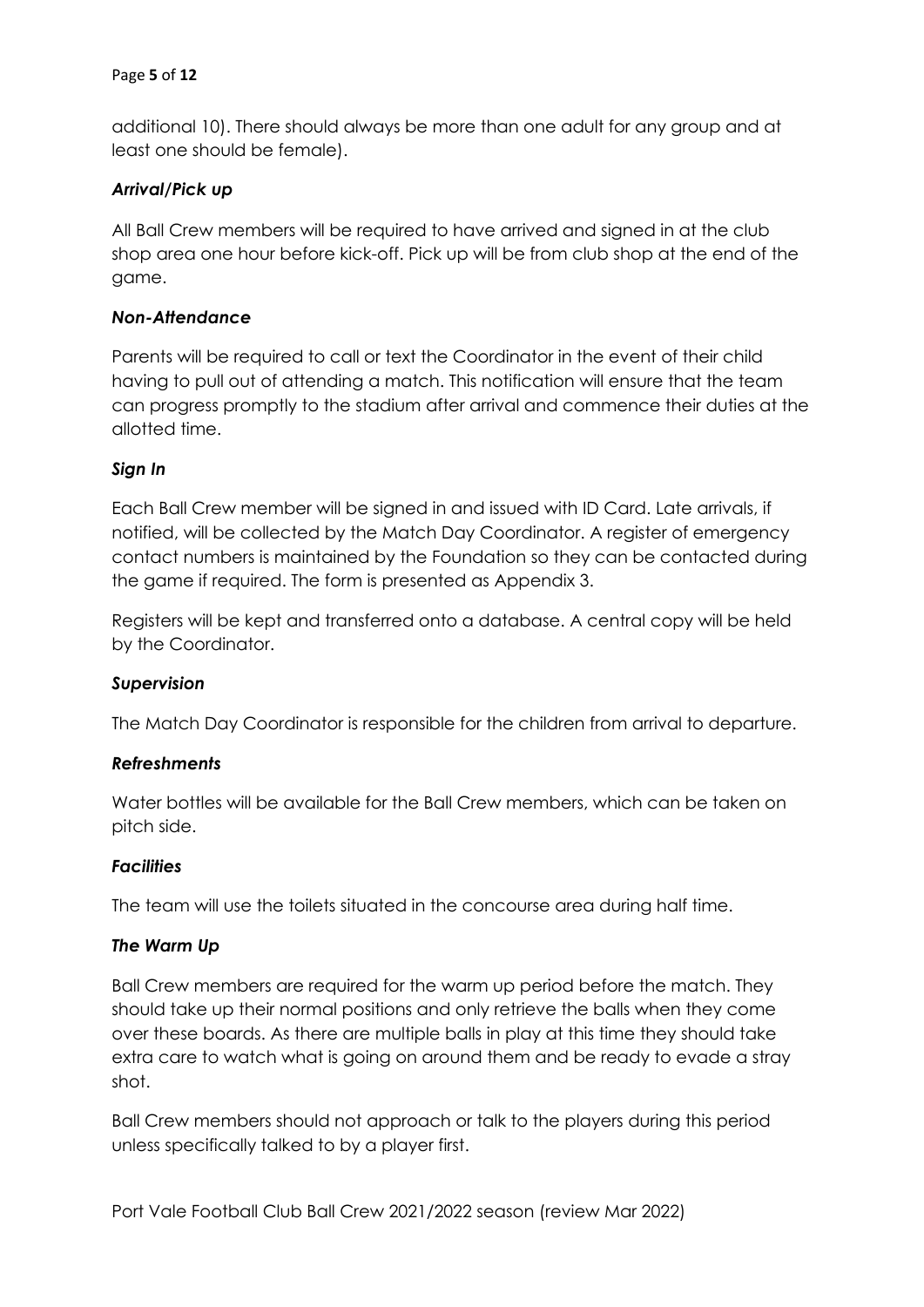# **11. Emergency Action Plan**

The safety of children in the stadium is paramount. In the event of an emergency in the stadium, Ball Assistants must follow the instructions of Stewards. They will be included with all pitch-side users and evacuated via the player's tunnel and escorted via the safest possible route to the gathering point. If it is not possible to evacuate via the tunnel the Ball Crew members must follow the Steward's instructions.

The Match Day Coordinator will gather and roll-call the team at the players car park where they will be remain until they are collected as per usual arrangements.

The evacuation protocol will be rehearsed during the training sessions and the volunteers reminded at the start of each match day/evening.

# **12. Issues & Concerns**

Being a Ball Crew Member is a responsible role carried out in a pressured environment where the smallest mistake can be magnified by the circumstances. They should enjoy their experience and should carry out their role free from abuse or fear of abuse.

The Ball Crew Members should know who to go to in order to raise concerns about anything that is making them uncomfortable. Their first action should always be to go to the Match Day Coordinator (unless their concern is about that individual) who may be able to resolve the issue immediately. If this is not resolved the issue will be escalated to the Operation Manager at the Foundation.

#### **13. Insurance**

Ball Crew members are covered by the clubs insurance policies as Insured Persons. The clubs liability insurance policy is automatically extended to cover all appointed volunteers working for the club so that should they be injured, or cause injury to others then the Club is covered.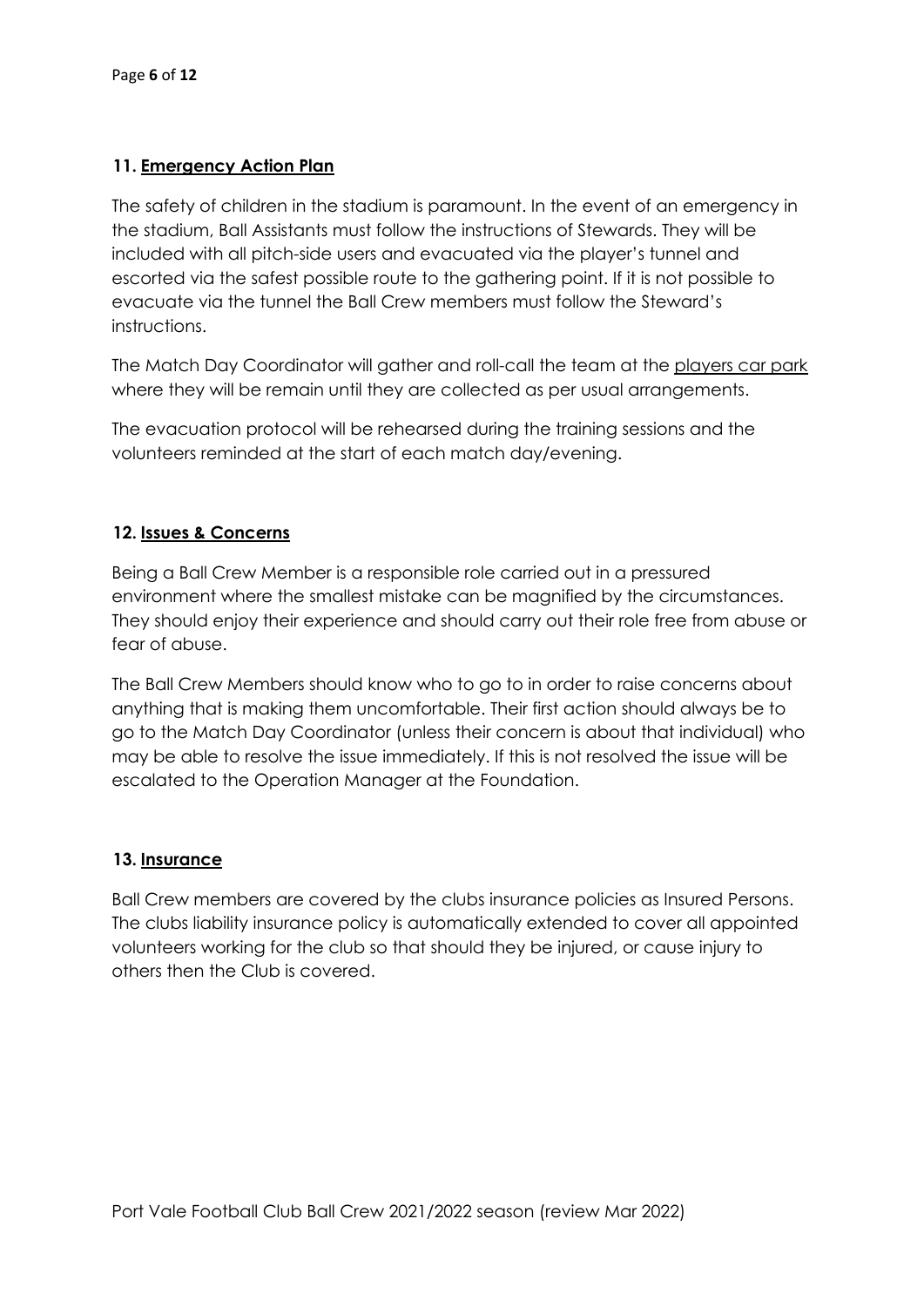#### **Consent Form Ball Assistants - Season 2021-2022**



**In order for your child to volunteer at Port Vale Football Club as a ball assistant, it is essential that you complete and return this form to the Administration and Welfare Coordinator (address is shown at the bottom of the page), supplying relevant information and your consent as parent / guardian.**

- By completing this form you are confirming that you have legal parental responsibility for this child.
- By consenting you are stating that your child is in good health and that he / she is not participating contrary to medical advice.
- In the unlikely event of an accident occurring, you are providing permission for a designated representative of the club to authorise emergency medical treatment, including the use of anaesthetic if deemed necessary. The club will take all reasonable steps to contact you in such circumstances.

|                                                                                  | <u> Alexandria de la contrada de la contrada de la contrada de la contrada de la contrada de la contrada de la c</u> |        |        |
|----------------------------------------------------------------------------------|----------------------------------------------------------------------------------------------------------------------|--------|--------|
| Date of Birth: <u>______________________</u>                                     |                                                                                                                      |        |        |
|                                                                                  |                                                                                                                      |        |        |
|                                                                                  |                                                                                                                      |        |        |
|                                                                                  |                                                                                                                      |        |        |
| Gender (please tick) Male $\Box$ Female $\Box$                                   |                                                                                                                      |        |        |
| Do you consider the participant to have a disability? Yes $\Box$                 |                                                                                                                      | No.    | $\Box$ |
| If yes, what is the nature of the disability? __________________________________ |                                                                                                                      |        |        |
| Does the participant have any medical conditions?                                |                                                                                                                      |        |        |
| Does the participant have any food allergies? Yes $\Box$ No                      |                                                                                                                      | $\Box$ |        |
|                                                                                  |                                                                                                                      |        |        |
|                                                                                  |                                                                                                                      |        |        |

# *PLEASE READ BELOW*

As part of the new General Data Protection Regulations (GDPR) we now need your consent to hold this information and to allow us to contact you.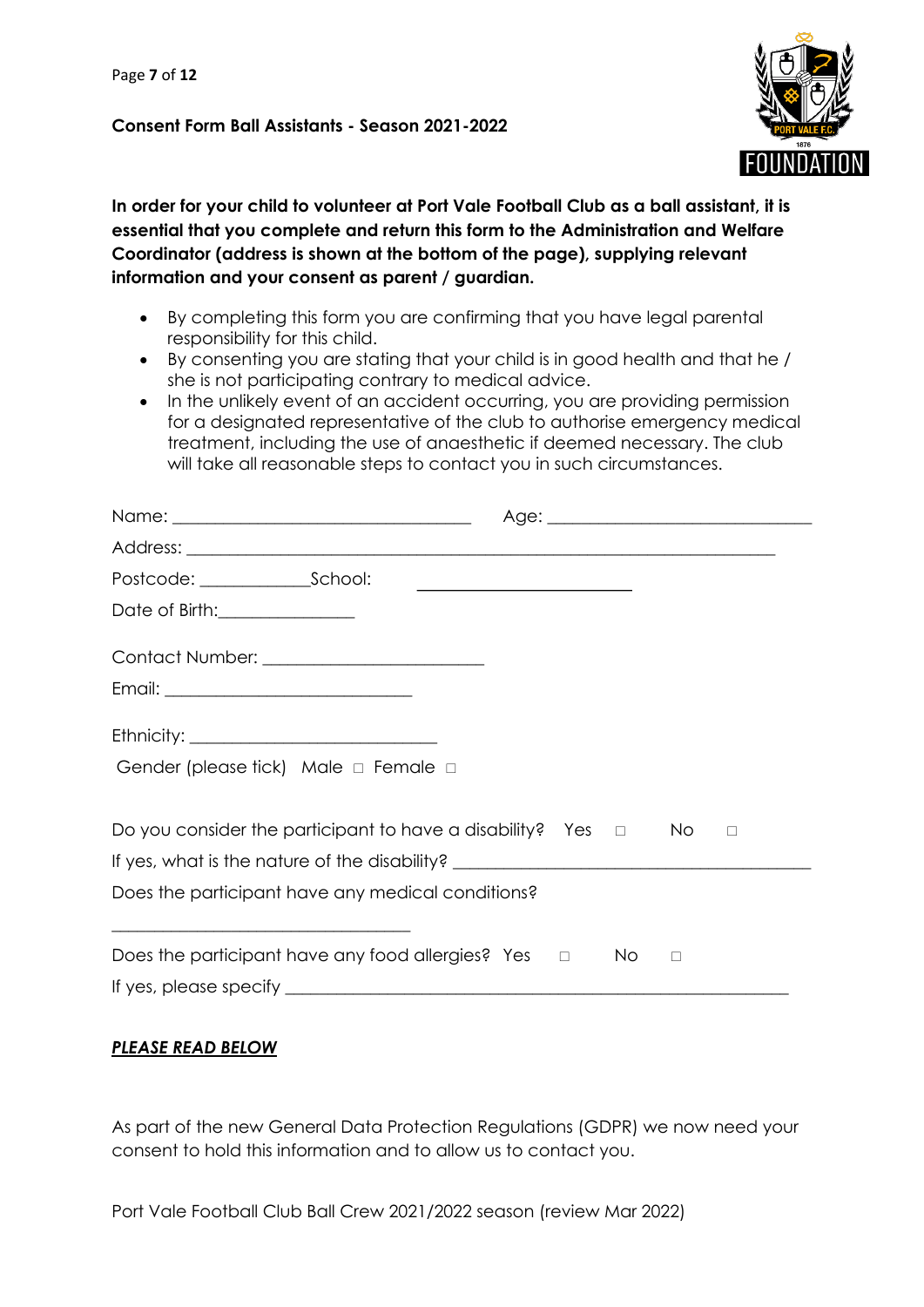In line with the new GDPR legislation on data collection we have updated our policy, if you would like more information visit: www.port-vale.co.uk/news/port-valefoundation/

*I consent* for Port Vale FC Foundation Trust holding & processing personal data of which I and the person named above are data subjects. Please note that you have the right to withdraw consent at any time.

Signed: \_\_\_\_\_\_\_\_\_\_\_\_\_\_\_\_\_\_\_\_\_\_\_\_\_ Date: \_\_\_\_\_\_\_\_\_\_\_\_\_\_\_\_\_\_\_\_\_\_

I understand that should medical treatment be necessary, every effort will be made to contact me using the information given above. However, in an emergency, I authorise the coaches to consent to any medical treatment on my behalf which a qualified doctor feels is necessary. Yes  $\Box$  No  $\Box$  (please tick)

*I consent* for photographs of the child named above to be taken and to be used for media and promotional purposes.

| Signed: _________________________                                                   | Date: _______________________ |           |
|-------------------------------------------------------------------------------------|-------------------------------|-----------|
| Do you give permission for your child to make their own way home? Yes $\hfill \Box$ |                               | <b>No</b> |
| If yes please specify                                                               |                               |           |
| Signed: ________________________                                                    | Date: _______________________ |           |

Please return to: Matchday Coordinator on your next home game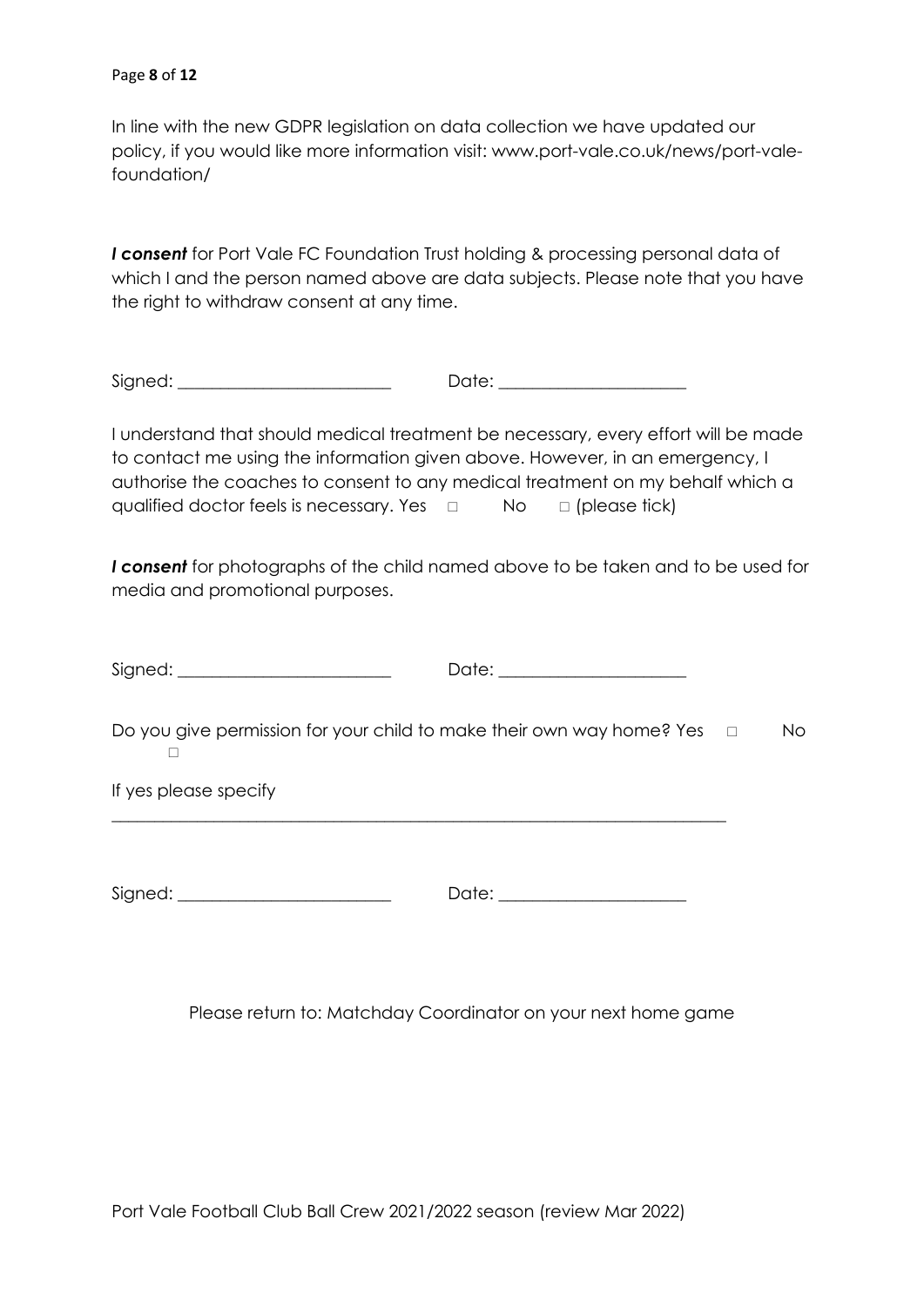#### **Ball Crew Members Roles and Responsibilities**



# **14. Things you will have to do:**

#### • *Turn Up!*

This position is a voluntary role at the club. We hope you can come to every match we need you for but we understand if you can't.

#### • *Get the ball back!*

Ball Assistants have to return the footballs to the players or pitch during professional football matches.

# • *Behave!*

As a Ball Assistant you will be representing Port Vale Football Club. We are a great club and pride ourselves on our behaviour. You will be in front of lots of spectators as well as being on television. How you behave reflects on how people feel about the Club.

#### • *Listen!*

We will tell you everything you need to know about what to do before, during and after a game.

#### • *Wear the right stuff!*

Because you will be on TV, we have strict rules on what you can and can't wear and will give you stuff to wear. It is important that you wear the right stuff otherwise the club can get into trouble.

#### **What can I expect in return?**

- To have fun
- Proper training
- Someone to look after you whilst you are at a match
- Some kit to wear
- Refreshments
- Something to tell your friends about and put in your record of achievement.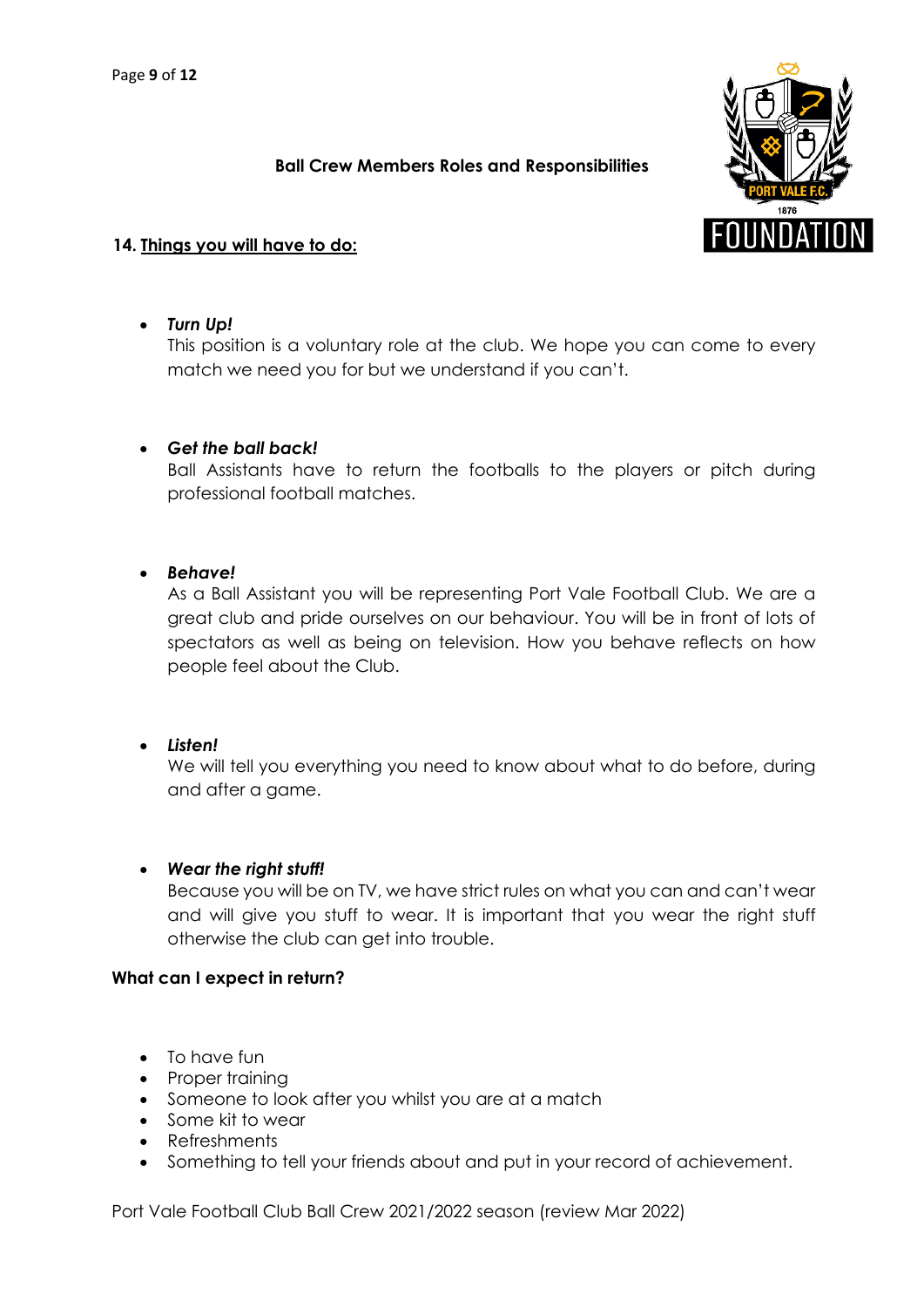#### **Things you and your Parent or carer need to know**

#### **Who tells me what I should do?**

The Match Day Coordinator is in charge but there may be other club staff that may be involved. You will get to know who they are.

#### **Do I tell anyone else what to do?**

You will only be responsible for yourself; ensuring you attend any training required; turn up at the appointed time; have the right kit; and act as a responsible member of the team.

You are working as a member of a team though so you need to think about the other Ball Crew Member and help them if they ask for help.

# **Being a Ball Assistant?**

- The main purpose of this job is to act quickly and fairly in returning the ball into play during any game you are invited to come to. You must hand it or throw it gently back to the player who wants it.
- You may need to listen to the Referee or Linesman or a Steward if they are trying to help you to do your job
- You need to listen to instructions given to you by the Match Day Co-ordinator and do what they ask as long as you feel comfortable doing it.
- You must not talk to any of the players before, during, or after the match.
- You need to know what to do in an emergency we will tell you this

#### **What else can you tell me that I might need to know?**

- You will need to be aged 12 to 16 years old.
- You will need to be reasonably fit and able to move quickly; you need to keep your eyes open, concentrate on the game and able to respond to any risks like avoiding fast / hard footballs heading your way.
- Your parent or someone who looks after you will be required to give their permission, in writing, for you to be a Ball Crew Member. There is a form for them to sign from the club, which must be completed and returned to the Administration and Welfare Coordinator at least one week before your first match or at the start of the season.
- This form also lets us know that it's ok for your picture to be taken and for you to appear on television. *(Note for Parent/Carer: we need you to provide consent for the use of any images or video footage taken at the match which may be used for media purposes or for club league or sponsor partners publications or promotion materials)*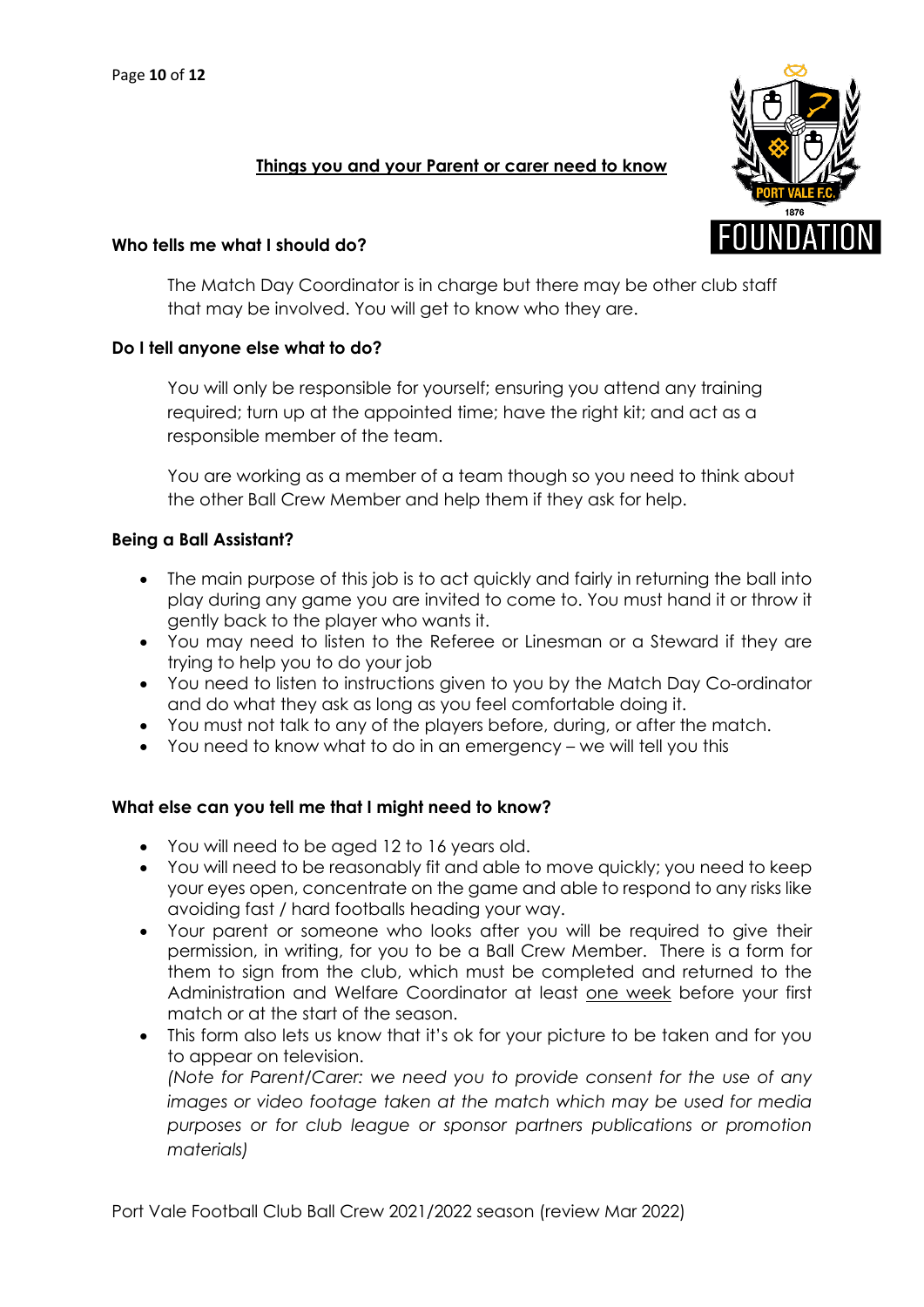- You and you Parent/Carer will need to tell us on the consent form of any health or specific medical (like asthma) or food requirements (like allergies) that you have, this is in order that the club can help you if required.
- Your Parent or Carer will need to have an email address and check it regularly to know when the matches are on, what time to arrive, where to meet us and they must reply to say you are going to be there or not.
- You will be supervised by the Match Day Coordinator throughout the match.
- You will be required to sit quietly, ready to fetch the ball all the way through the match, and don't forget; in some games there may be extra time.
- You will be required to wear the appropriate clothing or equipment as issued or as directed by the Match Day Coordinator. This may include warm kit or waterproofs when necessary; appropriate footwear; warm clothing; hats as required; sunscreen if appropriate. Also identification badges.
- You will need to carry with you any medication that you might need: e.g. inhalers; throughout the game**. Once you are out on the pitch you have to stay there unless it's an absolute emergency or half time or full time.**
- You may need to attend training sessions either before the event or arrive early on the day of the match for briefings.

#### **How much time will I need to give to being a ball crew member?**

- We would like you to be a Ball Crew Member for at least half the home games.
- You must arrive and sign in one hour before the game and can go at the end of the game; you will be there about three hours.
- There are usually a maximum of two games per week.
- We may ask you to come to a training session at the start of the season so you know what to do and can actually do it.

#### **Is there anything that might worry me?**

If you are worried at any time you can talk to the Administration and Welfare Coordinator, Match Day Co-ordinator, or a member of staff like a Steward or Safeguarding Officer

- Being a Ball Crew Member is a big responsibility if you make a mistake people in the crowd or on the pitch might laugh or shout at you. We hope they won't as we hope they understand it's not always easy.
- There will be lots of people at the match and it will be noisy.
- It could be raining heavily, snowing, freezing, windy or hot. You need to be prepared!
- You may hear words that you do not like that the supporters shout from the stands; we sometimes cannot do a lot about that but if it is really worrying you then asked to be moved to a different part of the pitch.
- You might get home late after a night match during the week and be tired the next morning.